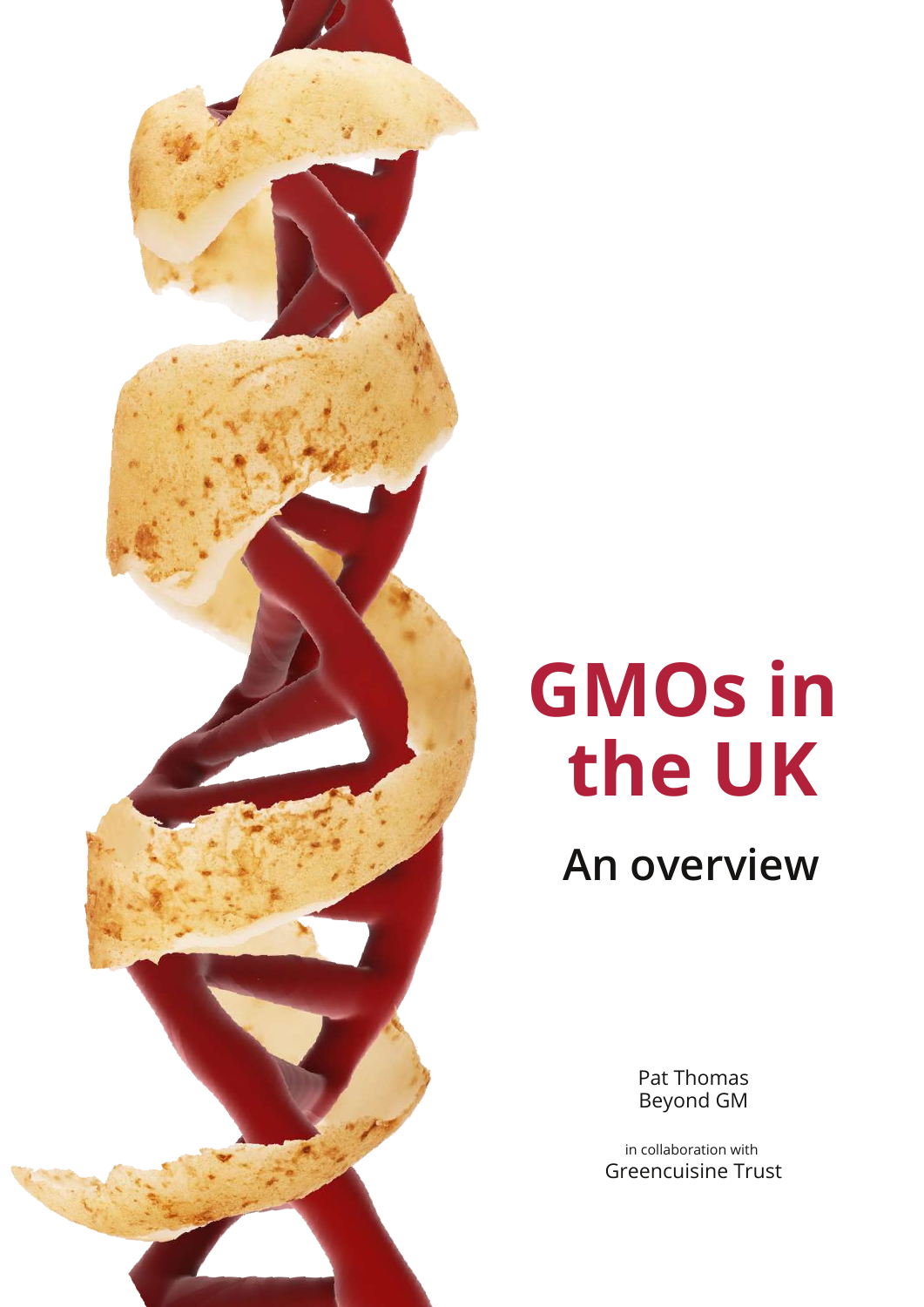**For 20 years a very visible public and media campaign has helped keep genetically engineered crops from being planted in the EU. Because of this most people could be forgiven for believing that European countries are 'safe' from these crops.**

European legislation on genetically engineered farming and food is historically some of the toughest in the world with admirably high levels of consumer and environmental protection. But the issue has never gone away.

In reality the debate has, for some time, been at a stand-off, with consumers and NGOs largely against genetically engineering in food and farming, and large corporations, politicians and regulators trying to push it more widely into the marketplace.

This stand-off has allowed the issue of genetically modified organisms (GMOs) to slip beneath the public radar, leaving many unaware of the fact that, far from being iron clad, regulation that once protected consumers has begun to erode.

## **Where are we now?**

The extent of this erosion became clear in 2015 when the EU coalition that, for many years, had blocked planting of GMO crops in Europe was broken up. In January 2015 the European Parliament voted to allow Member States to make independent decisions about growing GM crops.

Up to that point only two crops have ever been grown commercially in the EU. A pest-resistant Bt

maize (known as MON810) grown mainly in Spain and Portugal for use in animal feed and, between 2010-12, the Amflora potato,

**Biotech companies have replaced the term 'genetic engineering' with the softer sounding 'gene editing'.**

genetically modified to produce starch for use in paper-making and grown in small quantities in Sweden & Germany.

This is still the case, though the frequency of open air field trials, particularly in the UK, is increasing – as are approvals for genetically modified crops for food and feed. Since 2015, 10 new GM crops have been authorised in the EU, bringing the number of GMOs which can be grown or imported into the UK for food and feed to 68.

Within the last few years, new types of genetically engineered crops – sometimes called 'new breeding techniques' or simply 'GMO 2.0' – have begun to

appear. Biotech companies have replaced the term 'genetic engineering' with softer sounding names like 'gene editing' and 'bioengineering'. Policymakers no longer talk about GMOs but instead talk about 'sustainable intensification' and 'precision agriculture'.

Stories have also begun to appear about synthetic biology, or 'synbio' and its ability to engineer new microorganisms almost from scratch. These organisms are being be made to produce everything from oils and probiotics to 'nature identical' flavouring ingredients none of which are currently regulated as GMOs.

These new methods have appeared with a huge new publicity push which claims that biotech companies have listened to public concerns about genetic engineering and addressed them.

Plants engineered using gene-editing techniques such as CRISPR are promoted as more precise and, crucially – because they (mostly) do not use genes from unrelated species – a more 'natural' approach to genetic engineering; so natural in fact that manufacturers claim they are not GMOs at all.

## **Abandoning the Precautionary Principle**

This claim was tested in the European Court of Justice (ECJ) throughout 2018 when a group of French NGOs sought a judgement on whether one method involved in the production of these new GMOs – directed mutagenesis – should be regulated under existing regulations.

The ECJ ruling was that organisms produced using this technique were GMOs and did fall under current regulations. By extension, since all new

> GMOs use this step at some point, these would also fall under the existing regulations.

The response of biotech companies was to call for existing regulations to be re-written. They now argue that

the Precautionary Principle, which allows EU regulators to take action to protect consumers even in the face of scientific uncertainty, was too restrictive to development and trade.

The Precautionary Principle, they said, should be balanced by an 'Innovation Principle' to ensure that, when it comes to bringing new GMOs to the market, economic and market-based priorities can trump environmental or health concerns. At the end of 2018 the EU made the first attempts to bring the 'Innovation Principle' into law.

#### **Post Brexit Concerns**

The erosion of EU regulations has been seen as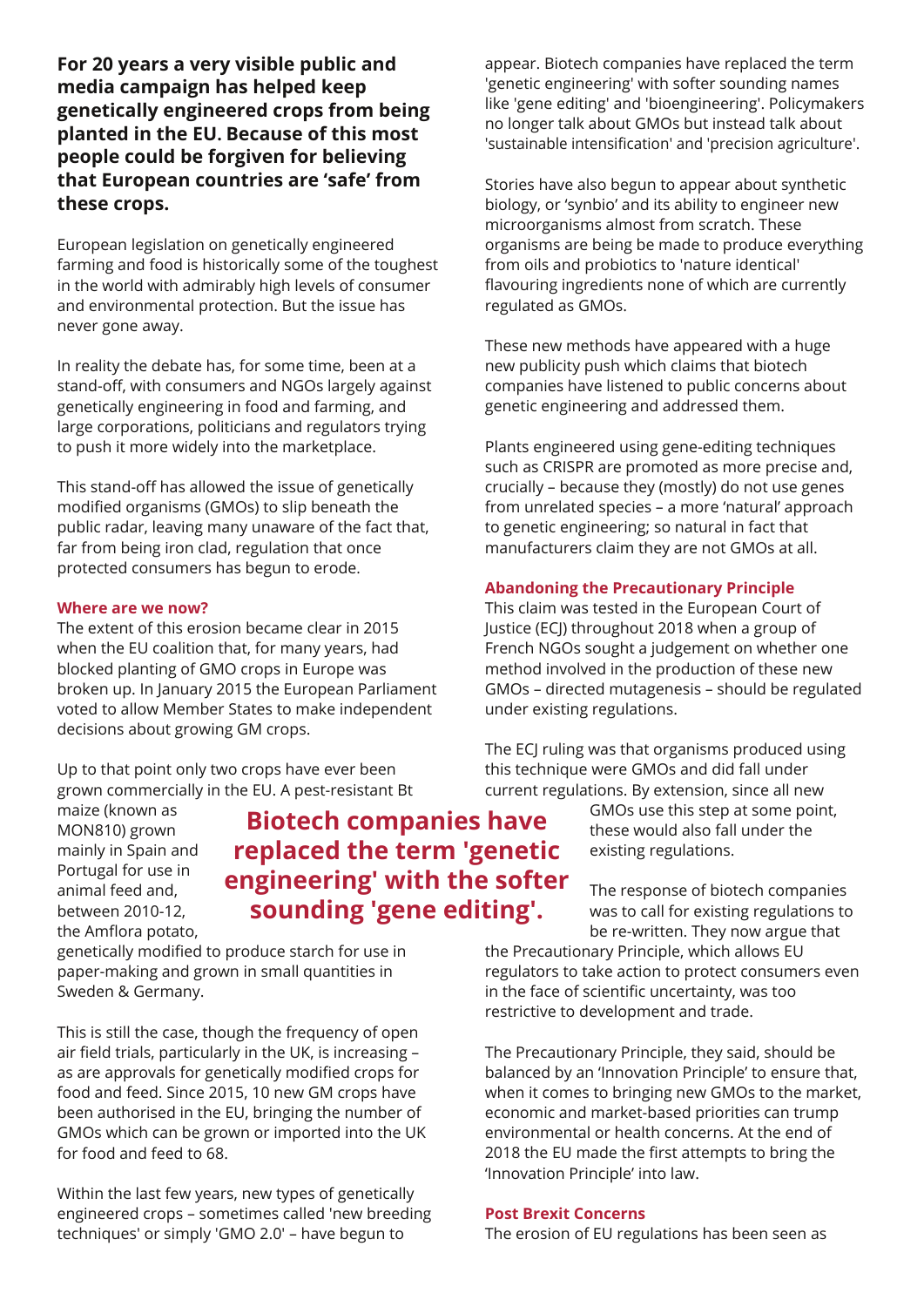good news by the UK government. Indeed, one of the consequences of Brexit is that the UK will be free to grow GMO crops without being held back by the majority view of its European partners.

In 2016 when the UK voted to leave the European Union, DEFRA officials began making more frequent public statements about a more liberal approach to planting and consuming GMO crops and foods. There are already field trials in the UK for GM flax, potatoes and wheat and more are planned.

Official policy is that, post-Brexit, GMOs in agriculture will be an early candidate for deregulation in order to facilitate international trade deals. If the UK deregulates GMOs several things could happen fairly quickly:

**The market for GMO ingredients will expand.** This would include processes and ingredients used in supplements and health foods as well as additives in regular food.

**Imports of GMO foods will increase.** We will see more in our supermarkets – mostly from the US – as a way of normalising them and increasing public acceptance.

**We'll be eating GMO foods without knowing** as labelling would no longer be required.

In the longer term, the deregulation of new GMO technologies could see the introduction of other, more controversial, uses of genetic engineering in food:

**Genetically engineered livestock is coming.** The development of GMO animals using geneediting techniques is now achievable, and North America has advanced this agenda with the approval of unlabelled genetically engineered salmon for human consumption.

**Gene drives could be released.** Gene drives spread or 'drive' GMO traits through populations of insects and plants in the field. Once released they cannot be removed and the scientist who invented the gene-drive is now advising extreme caution over their use.

**Genetically modified insects** could be used to 'gene-edit' plants in the field or to transfer new genetic information to plants. Some GM insects have already been released to try and combat problems like malaria. These field trials have not been successful and there is concern that these insects could cross-breed with naturally-occurring insects in the wild.

**Gene silencing sprays can be used** in the field to alter plant function. Known as RNA interference (RNAi) sprays, these are absorbed into the plant and alter it by attaching to specific strands of RNA and switching them off. Effects on biodiversity have not been assessed and it's feared they could affect non-target organisms – such as worms or fungi in soil.

#### **New names, but the same concerns**

Almost as soon as the PR around methods like CRISPR began to appear, so too did scientific papers urging greater caution.

CRISPR may be a boon to scientists because it is cheap and quick to use, but studies show that 'editing' the genome with CRISPR can cause greater damage than previously understood, including changes in genes other than those that were originally 'targeted'.

Essentially, while the methods for genetic engineering may have changed, the complexity of the genome of plants and animals has not. A single gene can have multiple functions, thus a single change in the way a gene functions can have multiple impacts throughout the organism.

In early genetic engineering experiments with petunias, genes for the colour red not only changed the colour of the petals but also decreased fertility and altered the growth of the roots and leaves. Salmon genetically engineered with a growth hormone not only grew too big and too fast but also turned green. In more recent experiments, splicing a gene for human growth hormone into mice produced very large mice, while splicing the same gene into pigs produced skinny, cross-eyed, arthritic animals.

These kids of problems persist with so-called new GMOs and it can be difficult (though not impossible) to test for unexpected or 'off-target' effects.

#### **Disturbing changes**

Although a genetically engineered organism may look the same as its natural counterpart, 'off-target' effects mean it may also be producing toxic byproducts, or have less of certain nutrients.

For instance, there is evidence that individuals who are allergic to Brazil nuts suffer the same allergic reaction when consuming GMO soybeans that contain Brazil nut genes. Most recently, a genetically engineered maize authorised in the EU was found to contain significantly higher levels of the polyamines cadaverine and putrescine, which can heighten allergic reactions and are involved in the formation of carcinogenic substances in the body.